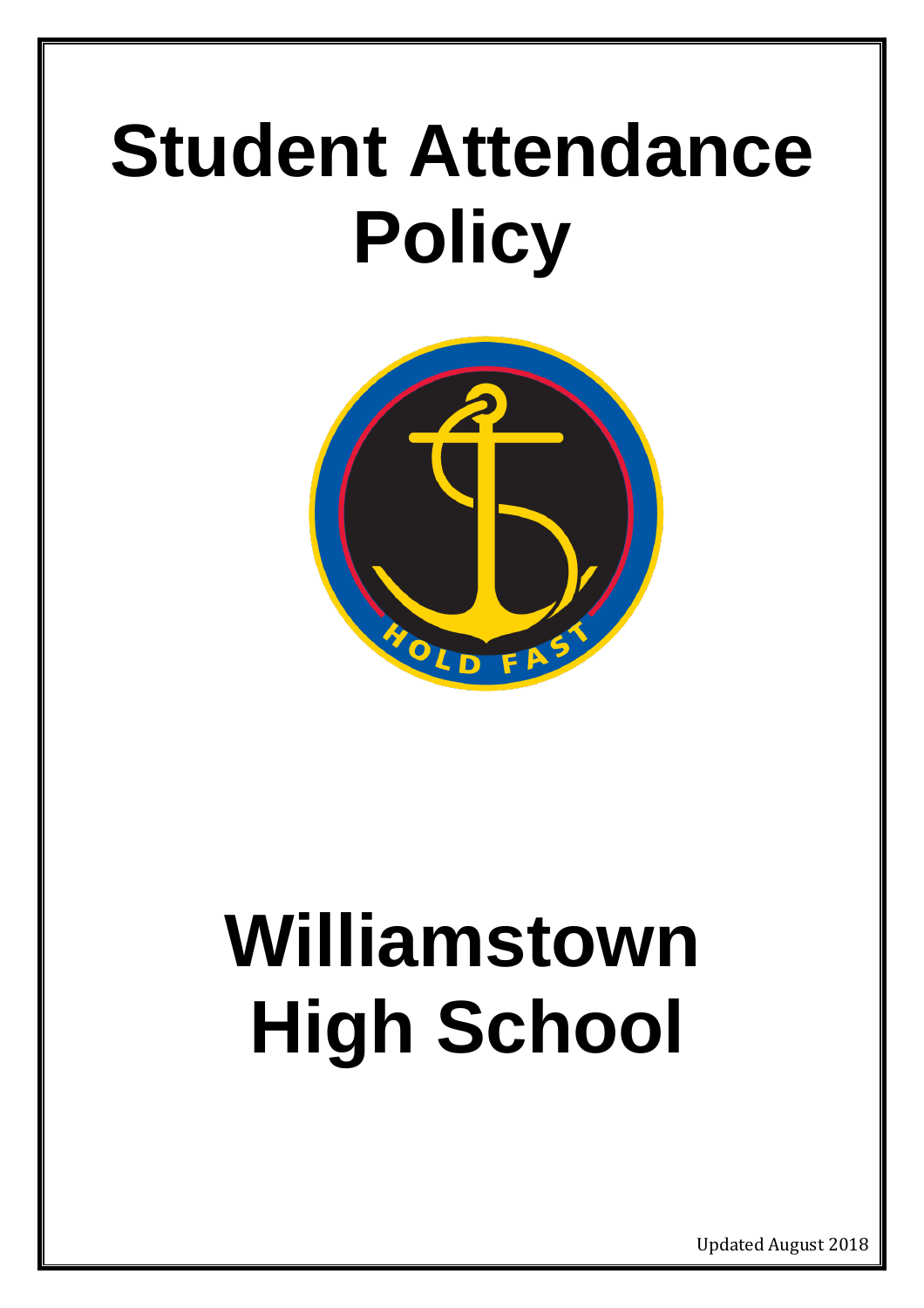# **Table of Contents**

| page 7 |
|--------|
|        |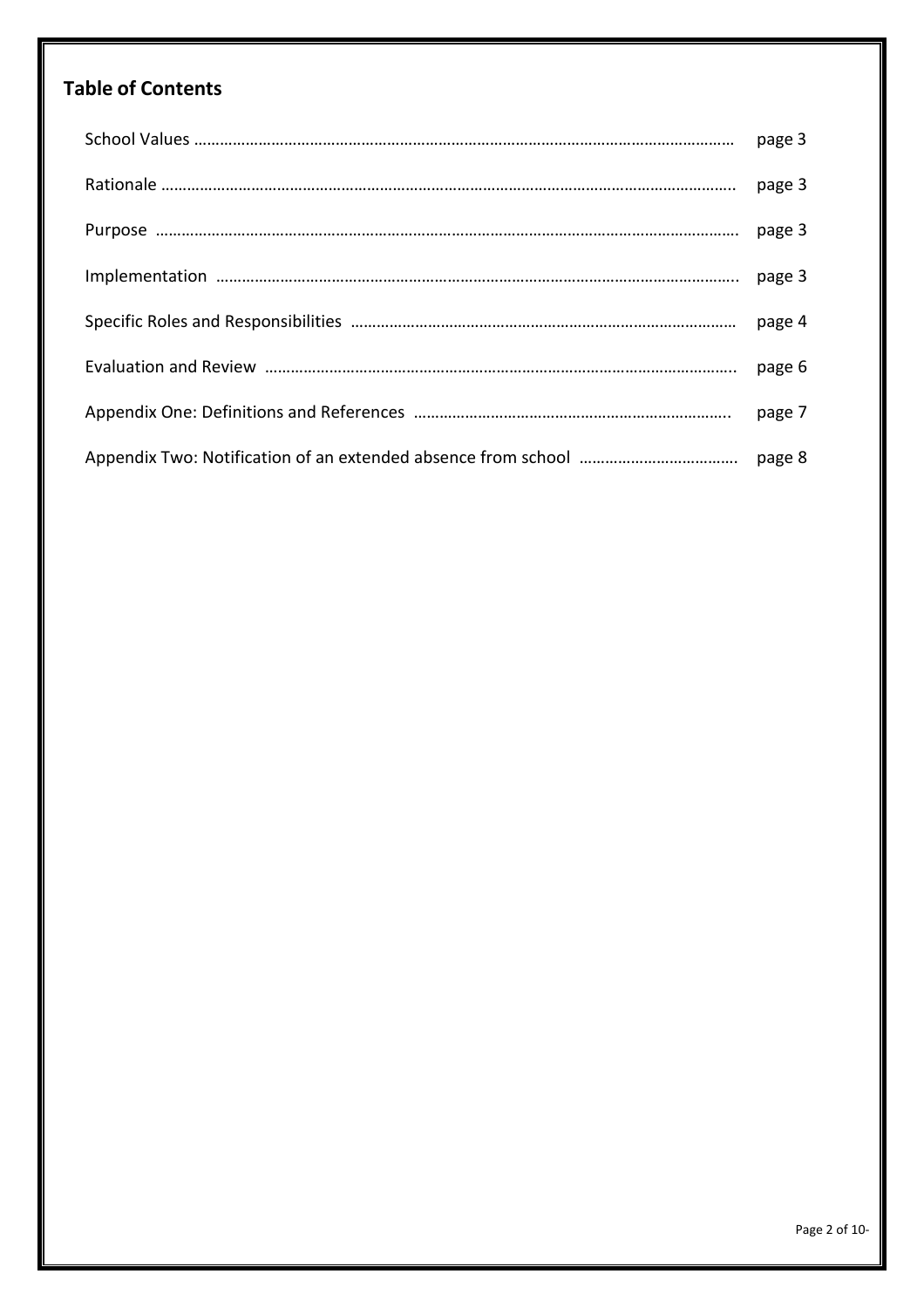## **AT WILLIAMSTOWN HIGH SCHOOL WE VALUE:**

- **Excellence and creativity in our achievements and ambitions.**
- Integrity and honesty in our actions and relationships.
- Diversity in our curriculum, in each other and in our community.
- Strong and open communication between our school and our homes, and between our teachers, our students and our families.
- A commitment to social justice and a passion to protect and improve our environment and our community.

## **RATIONALE:**

In Victoria, education is compulsory for children aged between 6 and 17 years unless an exemption from attendance or enrolment has been granted.

Daily school attendance is important for all children and young people to succeed in education and to ensure they don't fall behind both socially and developmentally. Children and young people who regularly attend school and complete Year 12 or an equivalent qualification have better health outcomes, better employment outcomes, and higher incomes across their lives. It is important that children develop habits of regular attendance at an early age.

School participation is important as it maximises life opportunities for children and young people by providing them with education and support networks. School helps people to develop important skills, knowledge and values which set them up for further learning and participation in their community.

Conversely, limited school participation is associated with a greater chance of dropping out of school, disruptive and delinquent behaviour and may lead to a cycle of rebellion against authority. These outcomes have later implications for employment, a range of health risk behaviours (drug and alcohol abuse), homelessness, poverty, welfare dependence, and involvement in the justice system.

(Department of Education and Training website – 2017)

## **PURPOSE:**

- **Students must achieve a 90% attendance rate to satisfy course requirements at all year levels.**
- **Maximise the attendance of all students to enhance the opportunities for success at school.**
- **Support families in achieving regular attendance for their children.**
- **If** Identify and support all students at risk of non-attendance.
- **E** Ensure the efficiency and accuracy of data collection for school, legal and audit requirements.

## **IMPLEMENTATION:**

- This policy provides clear roles and responsibilities for all students, parents/carers and staff.
- Maximising attendance is dependent upon effective working partnerships between the school, parent/carers and the student.
- The school will work collaboratively with the parent/carer to implement a range of effective attendance strategies to maximise and support opportunities for all students.
- Staff will be responsible for monitoring and investigating student absences.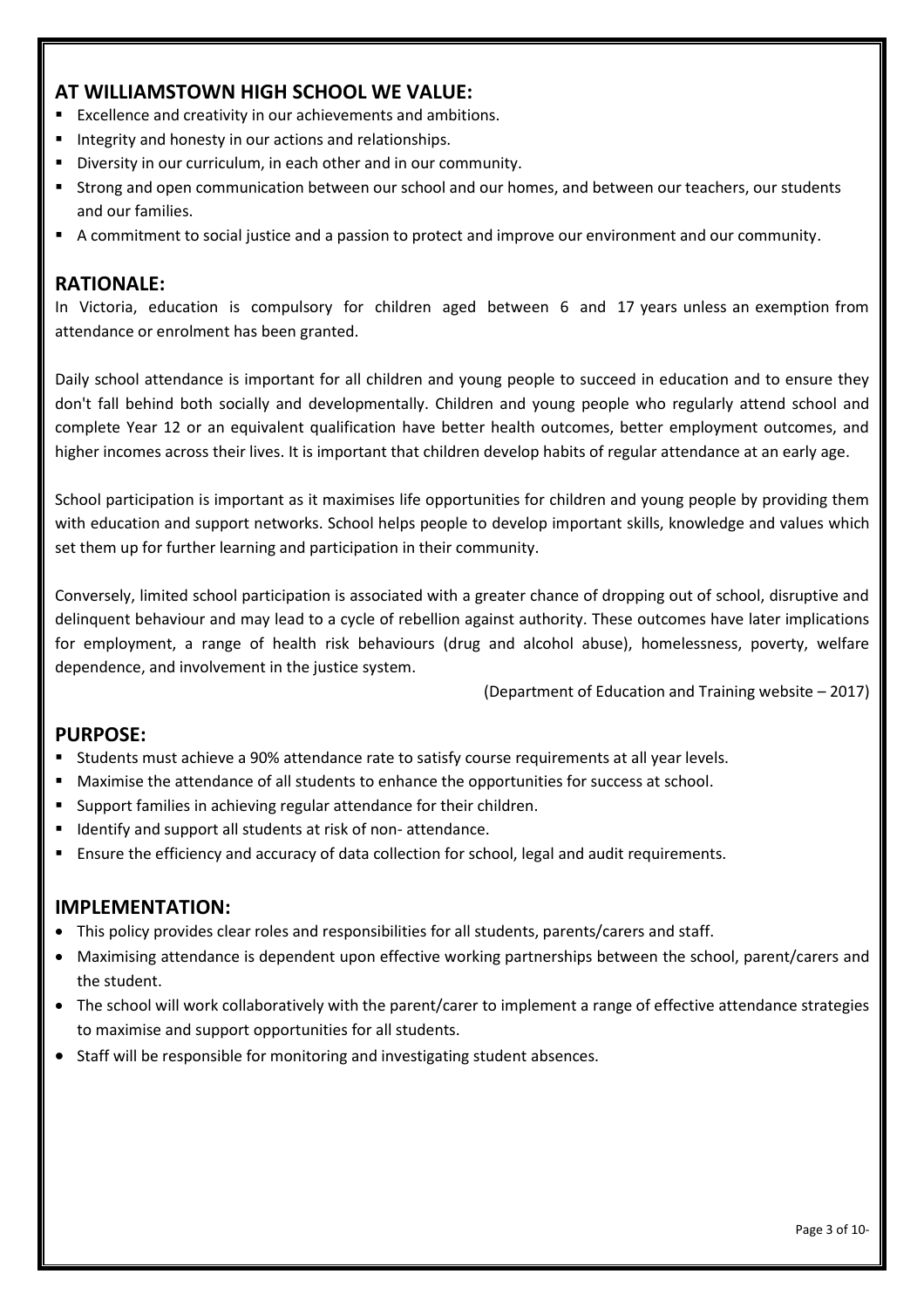# **SPECIFIC ROLES AND RESPONSIBILITIES**

### **STUDENTS**

- a. Attend and be punctual for all scheduled classes (90% attendance per semester is minimum requirement).
- b. In the case of illness, students are to provide notes and/or medical certificates from parents/carers to the Homegroup Teacher or contact the school's Attendance Officer as required.
- c. Inform the classroom teacher of an upcoming absence prior to the date of an approved school activity.
- d. Students should catch up on missed work in a timely manner, seeking support from teachers as required.
- e. Students should notify the Homegroup Teacher/Student Management Leader about serious family issues.
- f. Sign in at office and provide parent/carer explanation if late to school.

**In the event that a student misses a scheduled assessment task, the student must provide a medical certificate or statutory declaration to the Attendance Officer (Pasco), or to the teacher (Bayview), in order to be given an opportunity to complete the task.**

#### **PARENTS**

- a. Ensure that the student attends and is punctual each school day.
- b. Notify the school if student is absent, preferably by 10am on the day.
- c. Provide explanations for all absences. It can be provided via the absence line, in person, by a note or email, or via Compass stating the reason for the absence and a parental contact number.
- d. Contact the Homegroup Teacher or Student Management Leader for assistance if a student is unwilling to attend school.
- e. Notify the Homegroup Teacher or Student Management Leader as soon as possible about serious family or health issues that may affect school attendance.

#### **STAFF**

#### **CLASSROOM TEACHER**

- a. Monitor and maintain accurate and up to date records of student attendance of all timetabled classes and school activities. Accurate individual rolls must be kept in addition to using the school's roll marking system, Compass.
- b. Communicate with student and parents when student's attendance rate drops below 90% (including consistent lateness and unexplained absences) and help students catch up on work missed.
	- Liaise with Attendance Officer and/or Student Management Leader and/or Homegroup teacher for any additional information before contacting parent.
- c. Seek support from Homegroup Teacher/Student Management Leader with concerns about student attendance.
- d. Notify the Attendance Officer in advance of students attending excursions.
	- This must be at least 48 hours prior to the excursion.
	- If students do not attend excursion Attendance Officer must be informed on the day of the excursion.

Teachers should initiate the "At Risk" process for students whose attendance rate falls below 90%.

#### **HOMEGROUP TEACHER**

- a. Accurately mark and maintain daily Homegroup rolls.
- b. Follow up\* with parents/carers all unexplained absences from Homegroup.
	- Liaise with Attendance Officer before contacting parent as it may have already been completed.
- c. Ask for, and pass on, notes to Attendance Officer so absences are explained.
- d. Monitor students' attendance and discuss with individual students when attendance is a concern.
- e. Check the absence activity reports using Compass and follow up any unexplained absences. Seek support from Student Management Leaders if any student's attendance is an ongoing concern.

\*Follow up indicates a conversation with student, Student Management Leader, parent or Attendance Officer.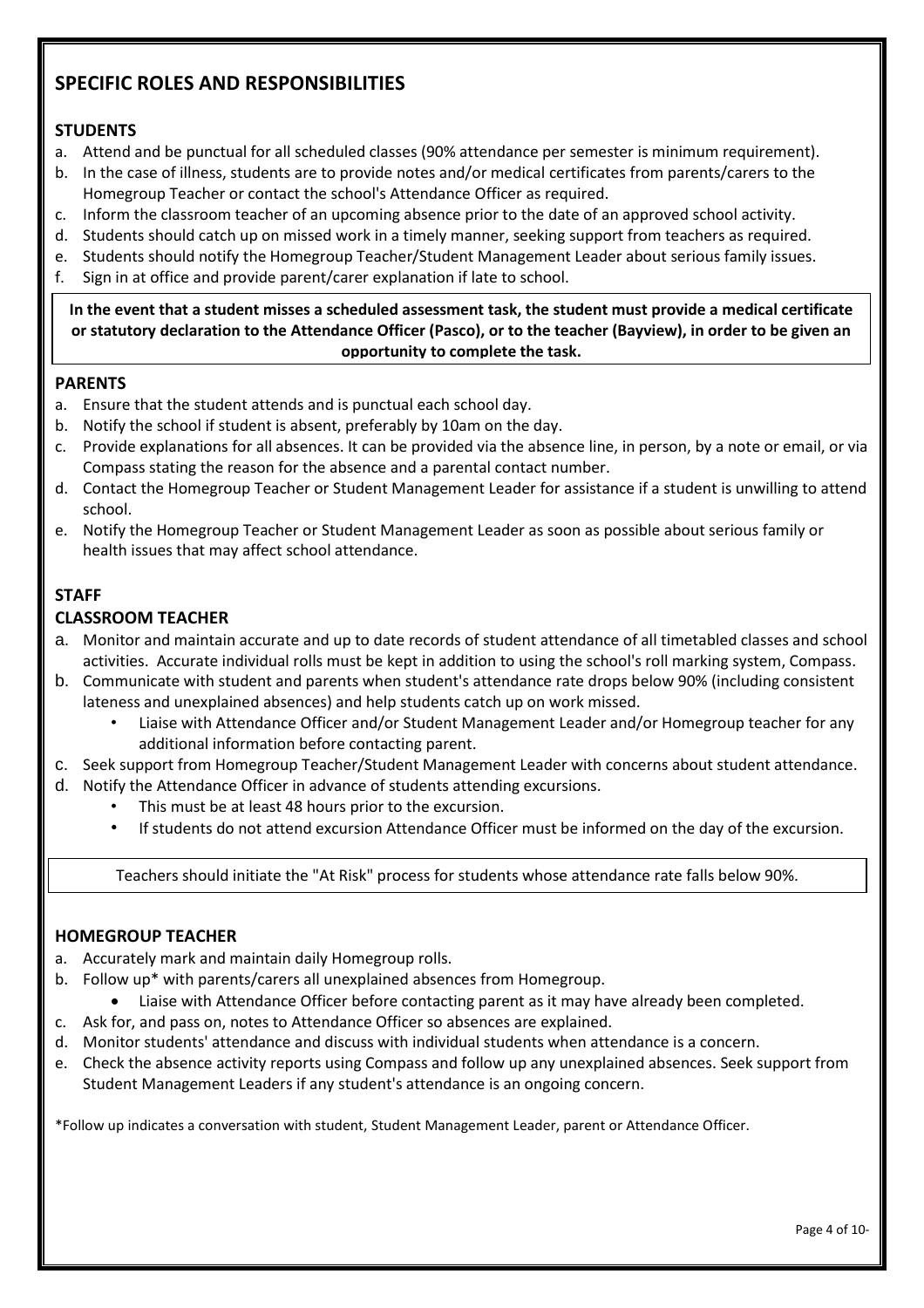#### **STUDENT MANAGEMENT LEADERS (SML)**

- a. Coordinate, monitor and support Homegroup teachers, classroom teachers, students and parents/carers to implement Attendance Procedures and Policy.
- b. Identify and follow up when a student has been absent more than five days in a term for any reason (indicating attendance falling below 90 per cent), even for parent approved health-related absences.
- c. Identify and follow up students who have unexplained absences over 10%. Regularly monitor the year level attendance rates.
- d. Discuss attendance concerns with Homegroup Teachers and initiate meetings with parents/carers in conjunction with Homegroup Teachers to discuss attendance concerns, attendance requirements, and potential consequences of unsatisfactory attendance rates.
	- This would include implementing Attendance Improvement Plans.
- e. Support the progress of students At Risk through liaison with Homegroup Teachers, Student Engagement and Wellbeing Leader, Student Welfare Coordinator and Assistant Campus Principal.

#### **STUDENT ENGAGEMENT AND WELLBEING LEADER**

- a. Ensure that the Attendance Policy is evident and understood by students and parents.
- b. Support Student Management Leaders in monitoring student attendance data at each year level through examination and analysis of attendance reports.
- c. Work with Student Management Leaders to implement Attendance Improvement Plans for students who fall below the 90% attendance requirements.
- d. Support teachers and Student Management Leaders in the implementation of the Attendance Policy and Procedures.
- e. Communicate to staff specific absences (explained) such as internal or external suspension.

#### **STUDENT WELFARE COORDINATOR**

- a. Support of all staff in early intervention of all At Risk students.
- b. Regularly support students who are At Risk and implement strategies and programs to reengage students with their schooling.
- c. Seek the support of the appropriate outside agencies to support students who are At Risk with attendance.

#### **ATTENDANCE OFFICER**

- a. Accurately input daily absences (including school based activities) and absence information on Compass.
- b. Provide attendance summaries to Student Management Leaders at regular intervals to assist them to identify when a student's attendance is close to 90%.
- c. Provide Compass reports to Homegroup Teachers, Student Management Leaders and Student Engagement and Wellbeing Leader on a regular basis.
- d. Send an automated SMS to parents if a student is absent. This will be sent at 11:00am once the data has been generated from period 1 and 2 classes.
- e. Receive emails, phone calls and texts from parents in regards to student absence.
- f. Refer specific attendance issues to Student Management Leaders if concerned about a particular student absence.

#### **ASSISTANT CAMPUS PRINCIPAL**

- a. Support the Student Engagement and Wellbeing Leader in ensuring there is clarity in the school's Attendance Policy amongst students and parents.
- b. Ensure that a good example is set by all staff with attendance and punctuality.
- c. Oversee the consistent implementation and review of policies and procedures.

#### **CAMPUS PRINCIPAL**

- a. Encourage the development of policies and culture, which encourage student engagement and attendance.
- b. Ensure that Attendance Policy and Procedures are implemented and reviewed on a regular basis.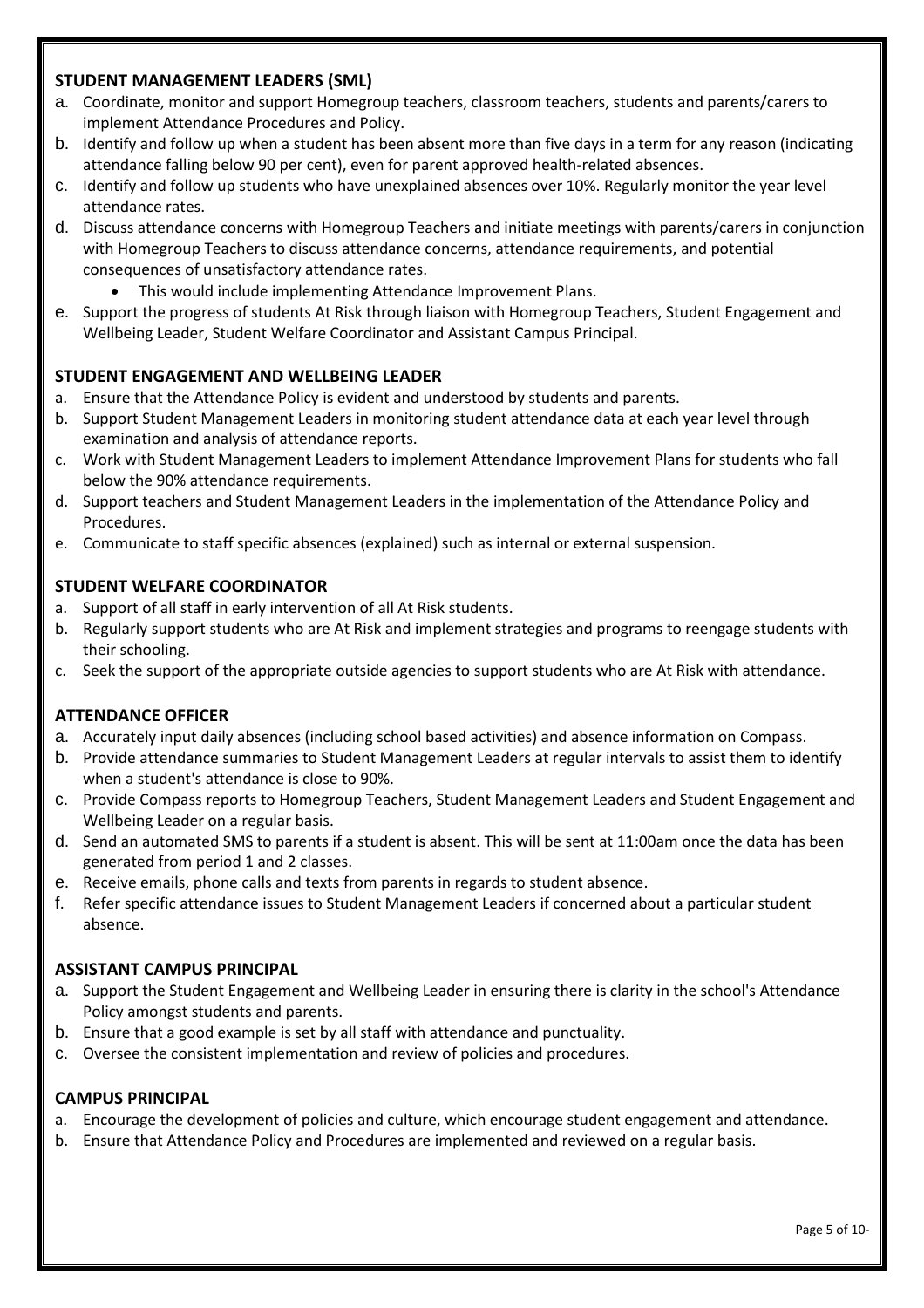## **EVALUATION AND REVIEW:**

As part of an ongoing evaluation process the Student Engagement and Wellbeing Team will review the effectiveness of the Attendance Policy at the conclusion of each semester. Improvements to the processes and procedures will be adapted when required.

Once ratified by School Council, this policy will be reviewed in line with the school's Strategic Plan. This policy was ratified by School Council on 21 August 2018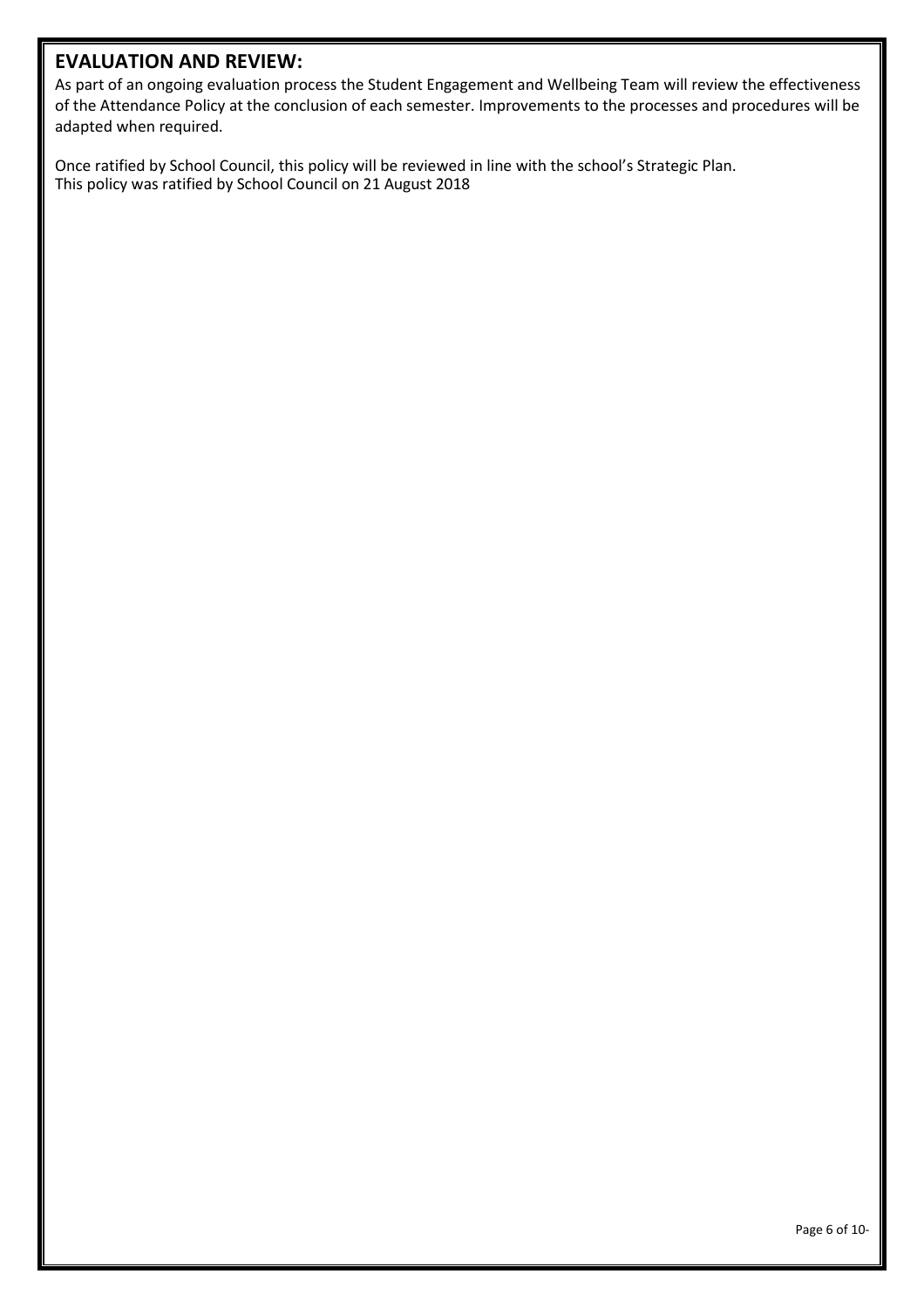## **Appendix One: DEFINITIONS AND REFERENCES**

## **EXPLAINED AND UNEXPLAINED ABSENCES**

Absences are classified as either **explained** or **unexplained**.

#### **EXPLAINED ABSENCES INCLUDE:**

- Illness with a medical certificate or statutory declaration.
- Illness with a note from the parent/carer or parent phone call to the Attendance Officer.
- Attendance at an approved school activity (e.g. meeting with a teacher or welfare staff, instrumental music or drama production, camp, excursion or school sporting event).
- Suspension from school (internal or external).
- Exceptional personal or family circumstances (e.g. funeral, family illness of parent, sibling). This will be at the discretion on the Campus Principal.

All Year 10 to 12 students are specifically required to provide a medical certificate or statutory declaration if absent on the day of a SAC/SAT or VCAL assessment. This needs to be shown to the classroom teacher and passed onto the Attendance Officer by the student.

#### **UNEXPLAINED ABSENCES:**

• All other absences are unapproved.

A student at the Pasco Campus who arrives more than 10 minutes late to a scheduled class may be marked absent.

#### **REQUEST FOR EXTENDED ABSENCE (DUE TO TRAVEL/OTHER ACTIVITIES):**

- **1.** Parents and students must complete the 'Extended Absence from School Form' at least 4 weeks in advance for the absence to be considered for approval.
- **2.** Students who undertake extended absences without the appropriate school approval may not complete the units successfully.
- **3.** Where approval is granted, students MUST see their teachers to complete the 'Work to be Completed Form'.

Students doing VCE or VCAL units are unlikely to be granted this due to VCAA requirements for 90% attendance.

#### **ATTENDANCE RATES**

.

Attendance rates will be calculated as a percentage:

The number of classes attended divided by the total number of classes. This will take into consideration the total number of explained absences. Therefore, only unexplained absences will decrease rates.

A large number of explained absences may still result in non-completion of a VCE/VCAL/VET unit or unsatisfactory completion of a year of study e.g. long period of illness or travel.

#### **CONSEQUENCES OF UNSATISFACTORY ATTENDANCE RATES**

Students not achieving the attendance rate of 90% will be closely monitored by specific support structures in the school. Action will be taken in line with the schools at risk procedures.

A VCE/VET/VCAL student not achieving an attendance rate of 90% for a subject will receive an N for that unit. The outcome and communication of this result will be made in conjunction with the student, teacher, parent and Student Management Leader.

The Year 10 or Year 11 student will remain in the subject until the end of semester and may be recommended to repeat the unit or have consideration for Redemption.

A Year 12 student will be immediately removed from the subject and be allocated to specific study session in the VCE Study Centre.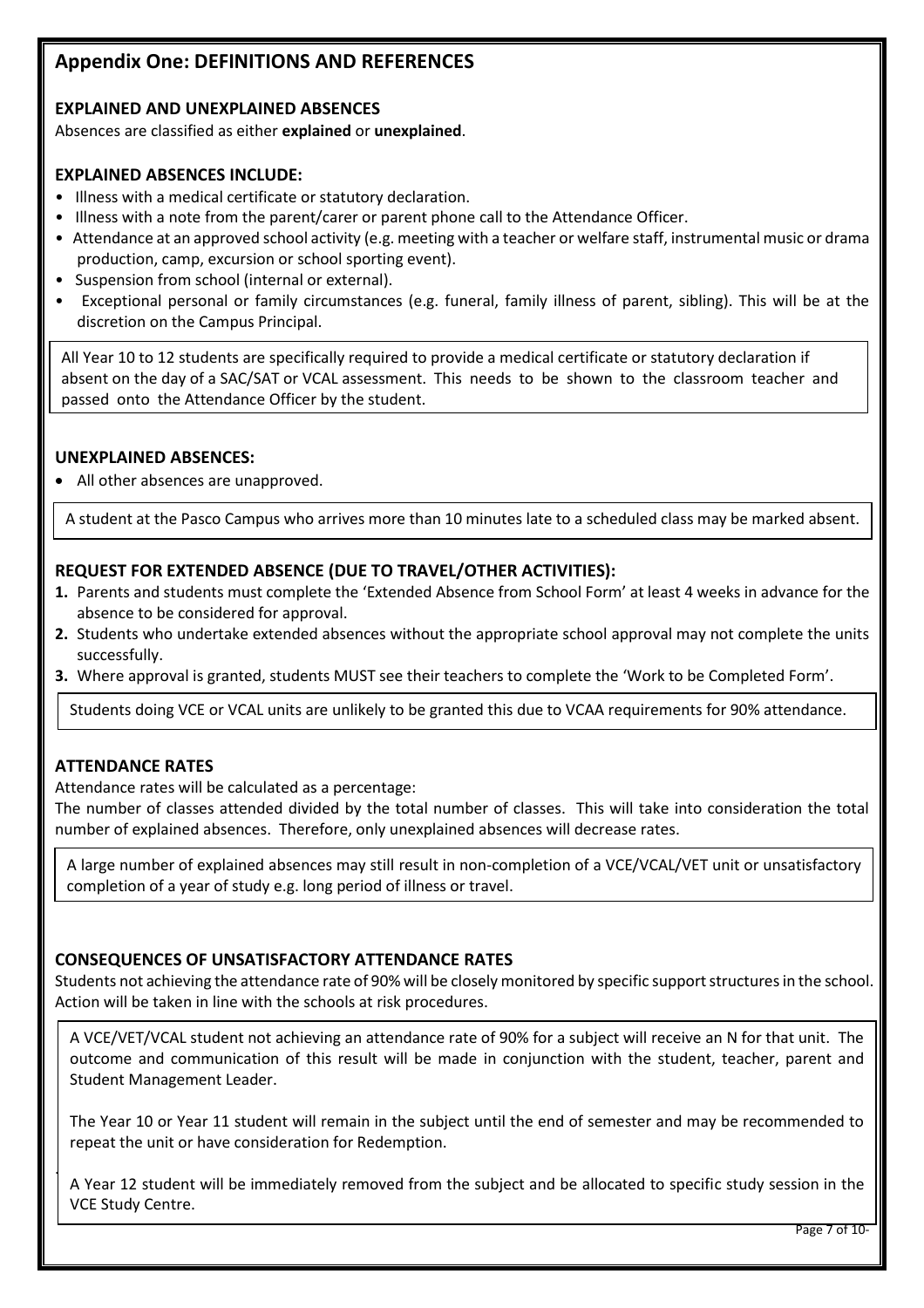# **Appendix Two: Notification of an Extended Absence from School**

Extended absences from school can have implications on student learning and connectedness. Of course, some extended absences are unavoidable, such as illness or a serious family situation. However, families should consider the impact of long-term absences that are within their control, such as overseas travel. Extended absences have a particularly serious impact on educational progress in the senior years of schooling and become critical in VCE/VCAL, as there are specific VCAA requirements for attendance.

If you do wish to **apply for approval** for an **extended absence** please complete the form below and submit the request to your Student Management Leader at **least 4 weeks in advance** of the proposed absence dates.

In preparation and planning for your absence:

- Students are asked to see each teacher so that they can fill in a 'Work to be Completed Form'.
- On return from the absence, the student and a parent may be requested to attend a meeting with their Homegroup Teacher or Student Management Leader to support their transition back into classes.

| <b>Notification of an extended student absence:</b>                                                                                                    |                                                                                                                                                                                                                                |  |  |
|--------------------------------------------------------------------------------------------------------------------------------------------------------|--------------------------------------------------------------------------------------------------------------------------------------------------------------------------------------------------------------------------------|--|--|
| Name of student:                                                                                                                                       |                                                                                                                                                                                                                                |  |  |
| Home group:<br><u> 1980 - John Barn Barns</u>                                                                                                          |                                                                                                                                                                                                                                |  |  |
| <b>Period of absence:</b>                                                                                                                              |                                                                                                                                                                                                                                |  |  |
| <b>Reason for absence:</b>                                                                                                                             |                                                                                                                                                                                                                                |  |  |
|                                                                                                                                                        |                                                                                                                                                                                                                                |  |  |
|                                                                                                                                                        |                                                                                                                                                                                                                                |  |  |
|                                                                                                                                                        |                                                                                                                                                                                                                                |  |  |
|                                                                                                                                                        |                                                                                                                                                                                                                                |  |  |
| Parent signature:                                                                                                                                      | Date: National Property of the Contract of the Contract of the Contract of the Contract of the Contract of the Contract of the Contract of the Contract of the Contract of the Contract of the Contract of the Contract of the |  |  |
|                                                                                                                                                        | Date: _______________                                                                                                                                                                                                          |  |  |
|                                                                                                                                                        | Date: _______________                                                                                                                                                                                                          |  |  |
|                                                                                                                                                        |                                                                                                                                                                                                                                |  |  |
| School use only:                                                                                                                                       |                                                                                                                                                                                                                                |  |  |
| Notification for extended absence granted: YES / NO                                                                                                    |                                                                                                                                                                                                                                |  |  |
|                                                                                                                                                        | (Student Management Leader)                                                                                                                                                                                                    |  |  |
| Date:                                                                                                                                                  |                                                                                                                                                                                                                                |  |  |
| It is imperative that the Student Management Leader pass this front section of the document onto the Attendance<br>Officer as soon as it is completed. | lo-                                                                                                                                                                                                                            |  |  |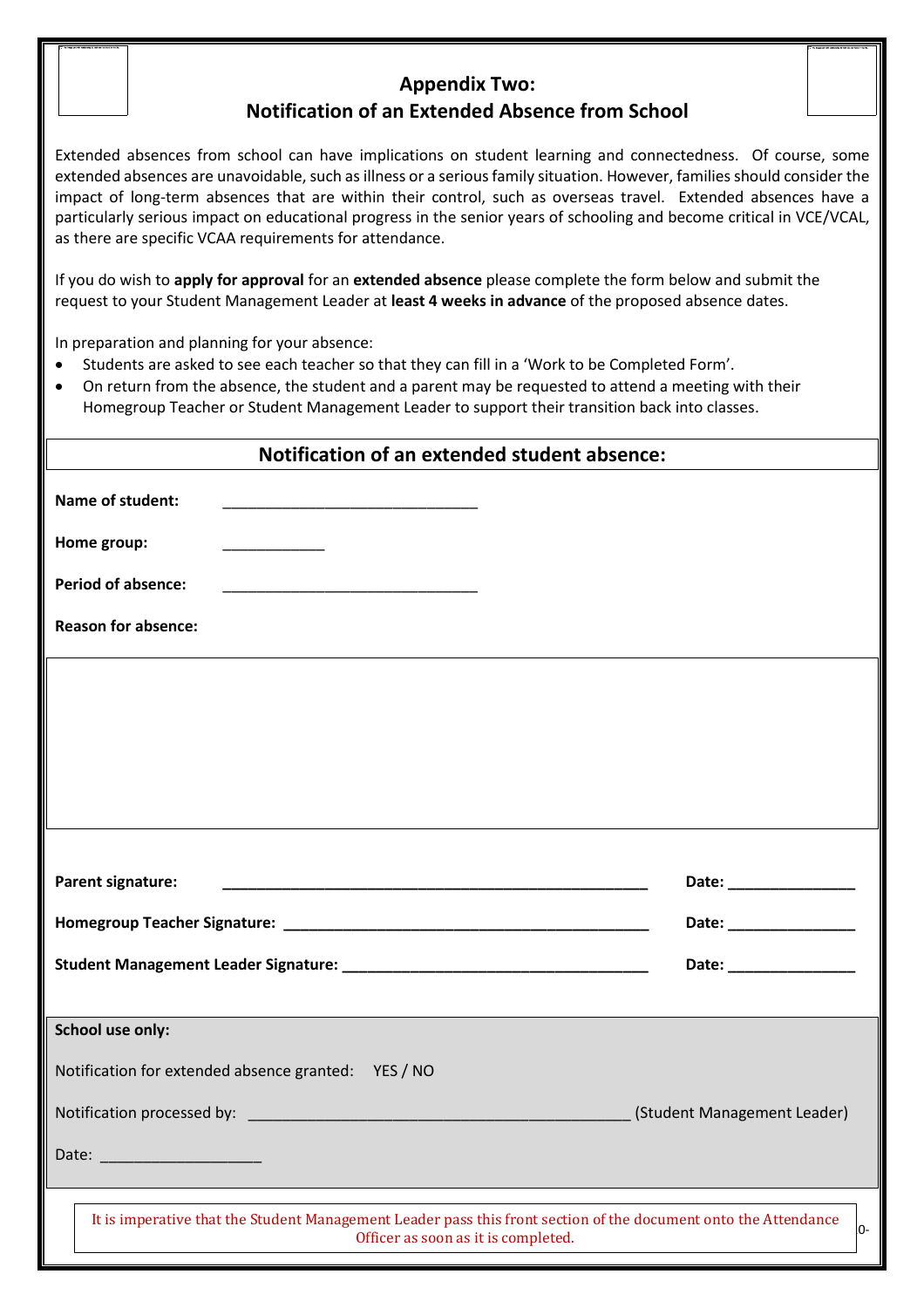|                | WORK TO BE COMPLETED FORM - TO BE FILLED IN PRIOR TO ABSENCE                                                                                                          |                                              |                          |  |  |  |  |
|----------------|-----------------------------------------------------------------------------------------------------------------------------------------------------------------------|----------------------------------------------|--------------------------|--|--|--|--|
|                |                                                                                                                                                                       |                                              |                          |  |  |  |  |
|                |                                                                                                                                                                       |                                              |                          |  |  |  |  |
|                | Please include on this sheet the work that you want the student to do during this time. Please state if the student will miss any Common Assessment Tasks,            |                                              |                          |  |  |  |  |
|                | SACs or other significant assessment tasks or learning activities and explain if this absence will affect this student's overall satisfactory result in your subject. |                                              |                          |  |  |  |  |
| <b>SUBJECT</b> | WORK TO BE COMPLETED WHILE ABSENT                                                                                                                                     | <b>ABSENCES -</b><br>total number of periods | <b>TEACHER SIGNATURE</b> |  |  |  |  |
|                |                                                                                                                                                                       |                                              |                          |  |  |  |  |
|                |                                                                                                                                                                       |                                              |                          |  |  |  |  |
|                |                                                                                                                                                                       |                                              |                          |  |  |  |  |
|                |                                                                                                                                                                       |                                              |                          |  |  |  |  |
|                |                                                                                                                                                                       |                                              |                          |  |  |  |  |
|                |                                                                                                                                                                       |                                              |                          |  |  |  |  |
|                |                                                                                                                                                                       |                                              |                          |  |  |  |  |
|                |                                                                                                                                                                       |                                              |                          |  |  |  |  |
|                |                                                                                                                                                                       |                                              |                          |  |  |  |  |
|                |                                                                                                                                                                       |                                              |                          |  |  |  |  |
|                |                                                                                                                                                                       |                                              |                          |  |  |  |  |
|                |                                                                                                                                                                       |                                              |                          |  |  |  |  |
|                |                                                                                                                                                                       |                                              |                          |  |  |  |  |
|                |                                                                                                                                                                       |                                              |                          |  |  |  |  |
|                |                                                                                                                                                                       |                                              |                          |  |  |  |  |
|                |                                                                                                                                                                       |                                              |                          |  |  |  |  |
|                |                                                                                                                                                                       |                                              |                          |  |  |  |  |
|                |                                                                                                                                                                       |                                              |                          |  |  |  |  |
|                |                                                                                                                                                                       |                                              |                          |  |  |  |  |
|                |                                                                                                                                                                       |                                              |                          |  |  |  |  |
|                |                                                                                                                                                                       |                                              |                          |  |  |  |  |
|                |                                                                                                                                                                       |                                              |                          |  |  |  |  |
|                |                                                                                                                                                                       |                                              |                          |  |  |  |  |
|                |                                                                                                                                                                       |                                              |                          |  |  |  |  |
|                |                                                                                                                                                                       |                                              | Page 9 of 10             |  |  |  |  |